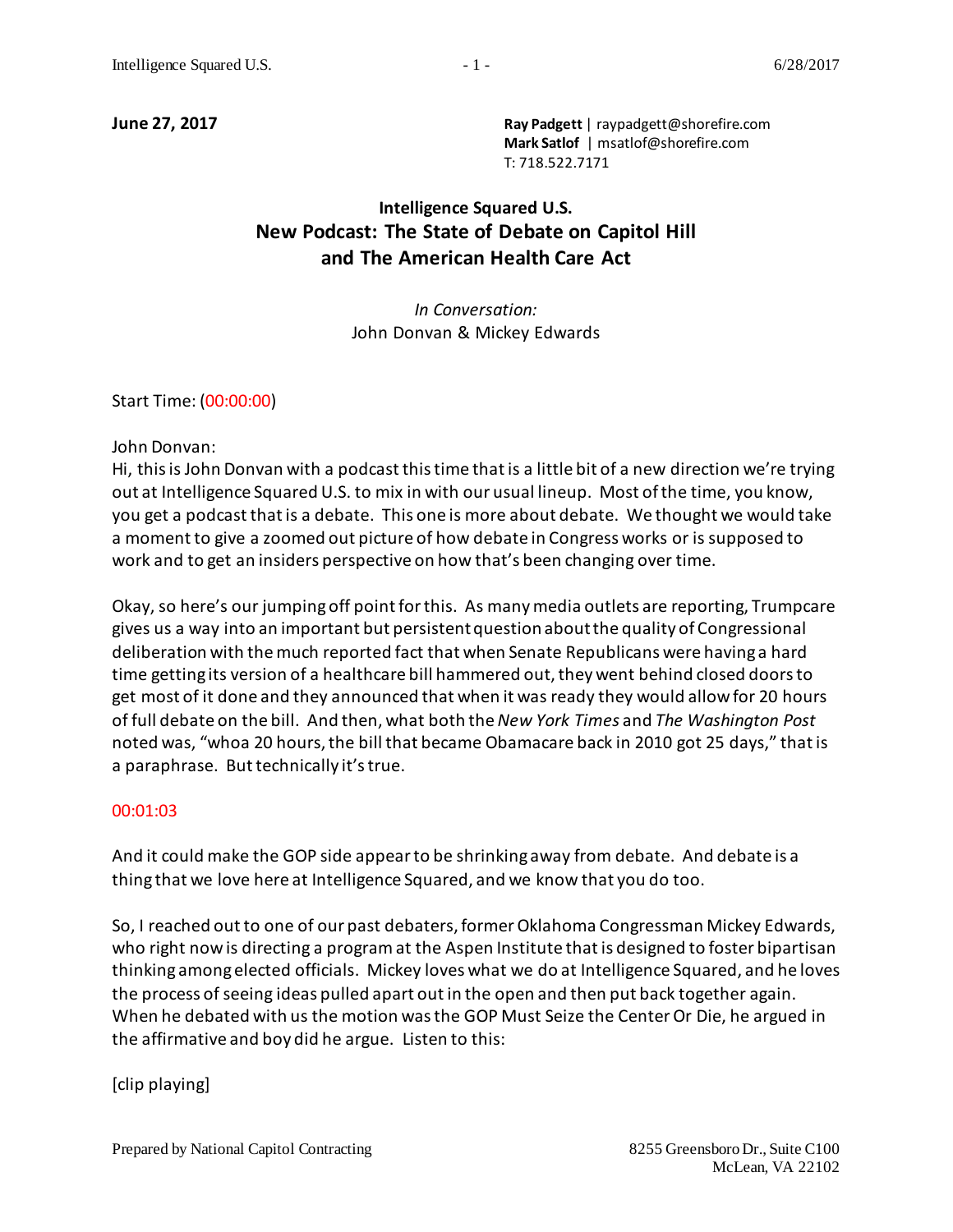# [applause]

# Mickey Edwards:

James Madison is my hero, I love Madison. They champion a limited government. But he was also for government. The Constitution was not just to put constraints on government, but to empower government to act in a reasonable rational way as a nation.

# [clip ends]

John Donvan: Oh, rationality. I do like rationality.

### 00:02:03

So, that's why I'm going to Mickey to ask his view on what his party is up to in seeming, seeming, to duck on a debate. Mick Edwards,thanks so much for connecting with us.

Mickey Edwards: Sure John, I'm glad to do it.

### John Donvan:

So, Mickey, you're a Republican, you're a conservative. You served 16 years in Congress. You've also debated with us, Intelligence Squared, and you're a good friend of the organization so thank you very much for that.

I want to ask you to put into context this numerical comparison that was reported by both the *New York Times* and *The Washington Post* where they were pointing out that the debate on Obamacare back in 2010 was spread out in public over 25 days, but the Republican Senate healthcare bill was scheduled to get only 20 hours. So, I want to analyze that with you. But not just yet, first, help us out with this. Talk to us about what the term debate actually means in the context of Congress.

# 00:03:04

What is a debate when we're talking about senators and representors or maybe what is debate not in that context?

# Mickey Edwards:

Right, I think when people think about a debate they imagine one person debating against another or two against two or whatever it is, a group of people, presenting argument A and another group countering with argument B. And then, there's an audience and the audience is listening to both sides and trying to determine, you know, which one they're going to come down with. And that's the debate we think about in terms of college or things like that.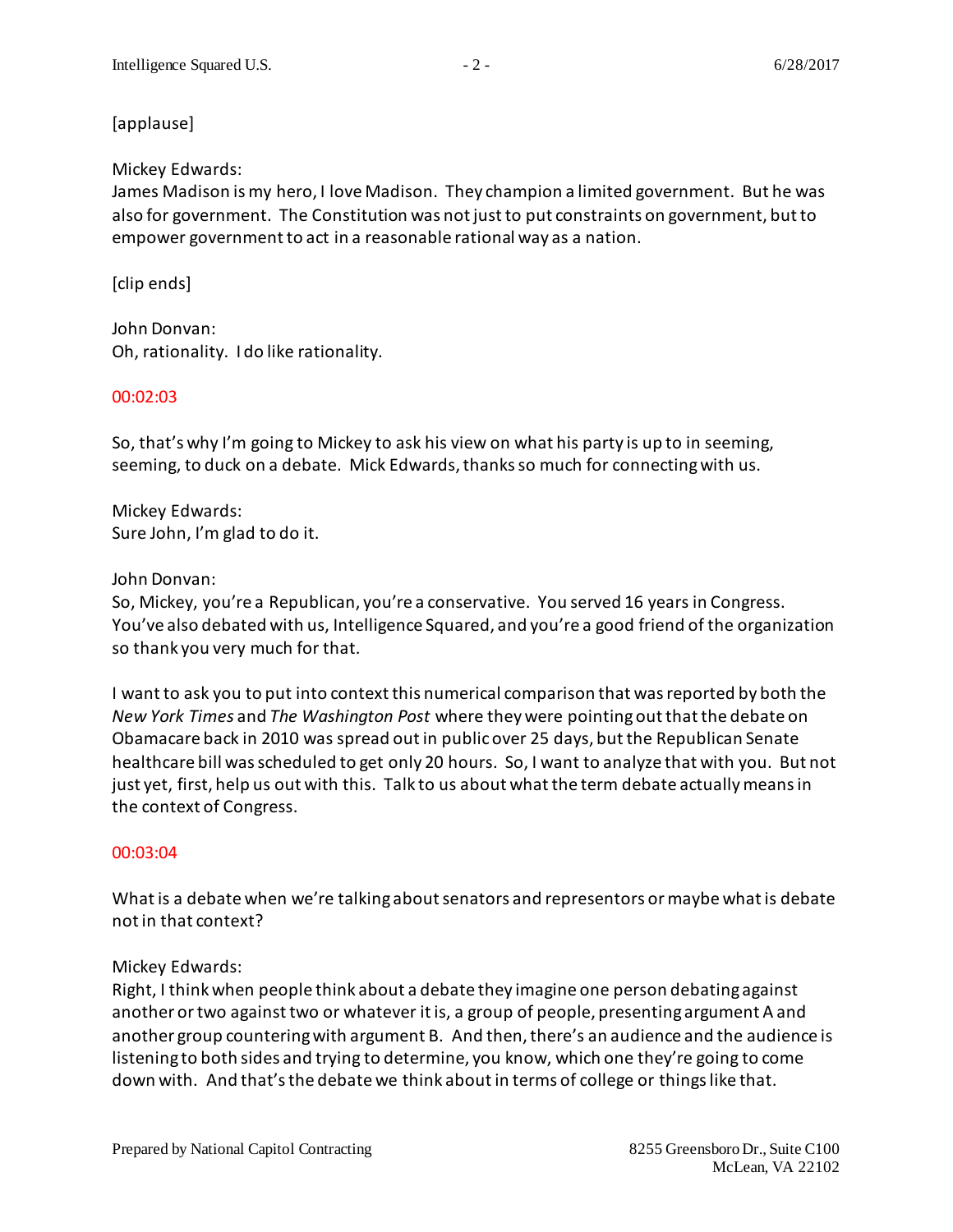Now, in Congress it's a very different thing. So, by the time you actually arrive at the House floor or the Senate floor, you have spent a lot of time thinking about these bills, talking to your colleague about them. Talking to your constituents about them. You pretty well know where you're going to come down.

#### 00:04:00

You arrive on the House or Senate floor knowing that you are for or against a particular bill. So, what actually has happened, what you could, I guess, call a debate is something that is played out over a period of time. Where I go to you John, and I say you know this is what I'm trying to do, I know I don't have you on board what is your concern? Help me figure, you know, how I can address your concern so I can bring you on board.

So, it's really more of a process of deliberation where you come to the floor now ready to cast your vote and to make you're -- the reason you see it as a debate is most of the people are making an argument to the country. They're there laying their case outto the media, to the voters, so that they have support and if the debate drags on for a while, hopefully people who listen to you; hear you on television, the radio, or read about what you've said in the paper will call their member of Congress and urge them to support you.

#### 00:05:05

That's what you're trying to do and you're also making a public record. But it's never the idea that when you are having this discussion on the House floor or the Senate floor that the primary purpose is to change the mind of other representatives or senators. That trains already left the station. That isn't going on.

#### John Donvan:

Interesting. So,that tells us, in a way, we should not really be using the term "debate" in that common sense way when we're talking about this process.

#### Mickey Edwards:

Well, that's right. I mean, it is, you know -- there is very little chance that Mitch McConnell is going to by his brilliance and whit persuade Chuck Schumer to support him and vise versa. And there are not a lot of people in Congress who just don't have an opinion about major issues. They hear from their constituents, they hear from their colleagues, they have a staff that reads the bills, and so that's not what they're trying to do.

#### 00:06:01

So, you're right, the debate, it's the deliberative and compromised, consensus seeking process as a much more accurate way to describe, you know, the process that you see going on.

#### John Donvan: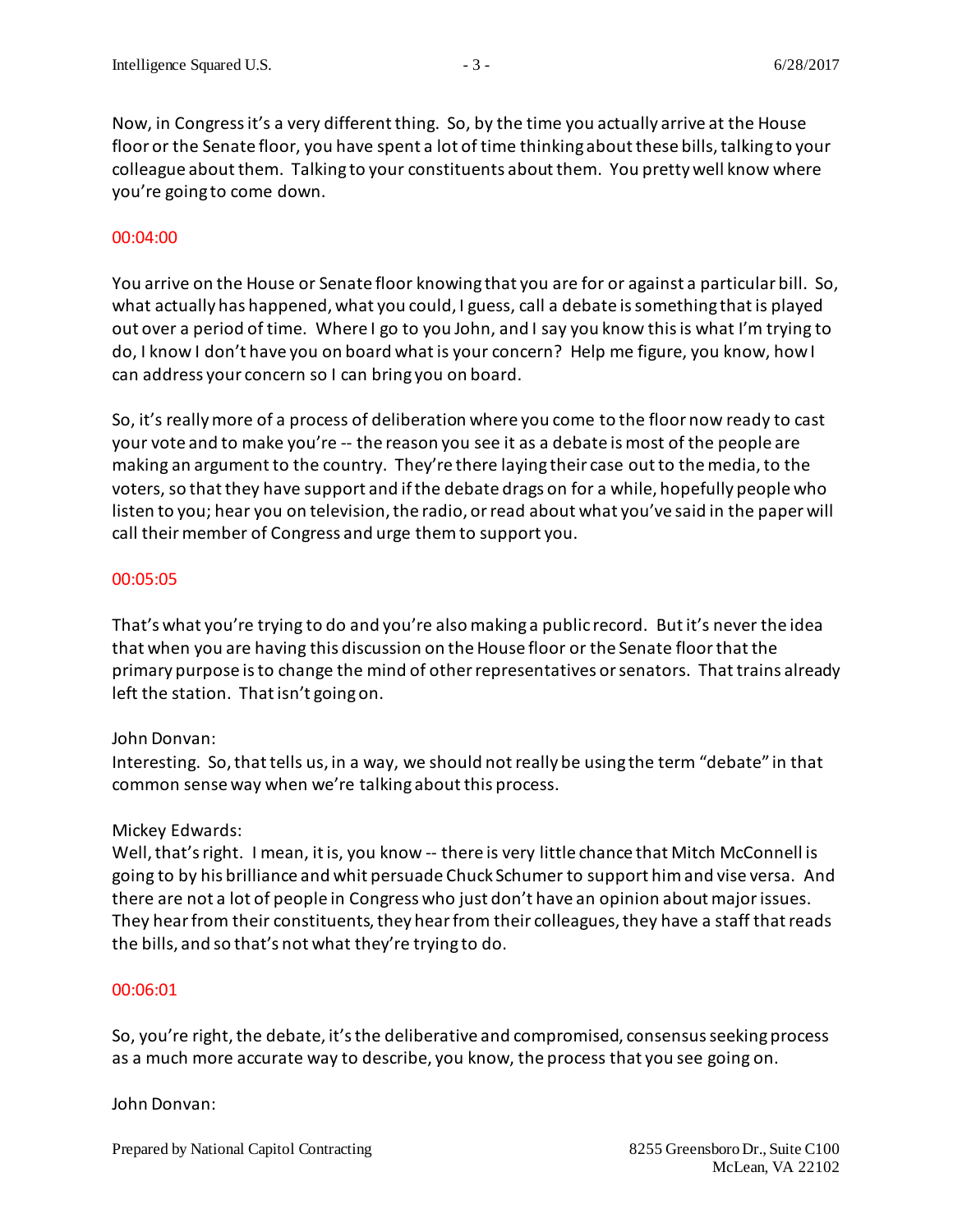You're talking about something that is much more push pull than persuasion, it sounds like.

# Mickey Edwards:

Right, right. And the debate has taken place in the public right. So, it's on the healthcare bill right now. There have been arguments put forth, and they've been debated in the N*ew York Times*Op-Ed pages and *The Washington* Post Op-Ed pages and Intelligence Squared. And all these people have weighed in on it, trying to -- but the number of undecideds are always very small. And you're trying to convince a few people, but it's not your colleaguesin the House or the Senate, they're already -- sometimes -- let me be clear: I have seen debates where there were some people where the issues was very close and there have been members of Congress who show up on the floor not quite sure where they're going to come down.

# 00:07:05

And I've been that way but that would not be on something like the healthcare bill. That would be on something more minor than that and where you don't have a lot of information and you just have to listen. But on no big bill will it ever be that way.

# John Donvan:

Yeah, I was looking up some history on this and the argument was made that there are so many bills being brought before Congressman that they may not actually know what's in it. And the debate that's presented in the chamber actually tells them things they didn't know, and in that case, they might change their mind or they might be persuaded to vote for one side or the other.

# Mickey Edwards:

I think that happens sometimes, but also remember that before I ever went down to the House floor you know I had a staff that was working on all these things so I never went down there without having been briefed. There were times when whatever side was in the majority, in my case it was never us, but the side that was in the majority would bring a bill to the floor that actually you've never seen.

# 00:08:05

[laughs] And you didn't get a chance to read it before it was brought forth for a vote. But on most of the occasions John, when you go to the floor you've had a meeting -- I had every Monday morning, I would have a meeting with my legislative staff and a number of different legislative assistants in the areas that they covered would fill me in. At least, "this is the bill, here's who'sfor it, who's againstit, here's what it would cost, here's what it would do, here's the argument absent it, so forth." So, you don't, you almost never go to the floor without some idea.

But sometimes the argument is very close. You know, there are bills that you don't know a lot about. Ever member of Congress,John, is a generalist. You know, you may be a writer, as I am,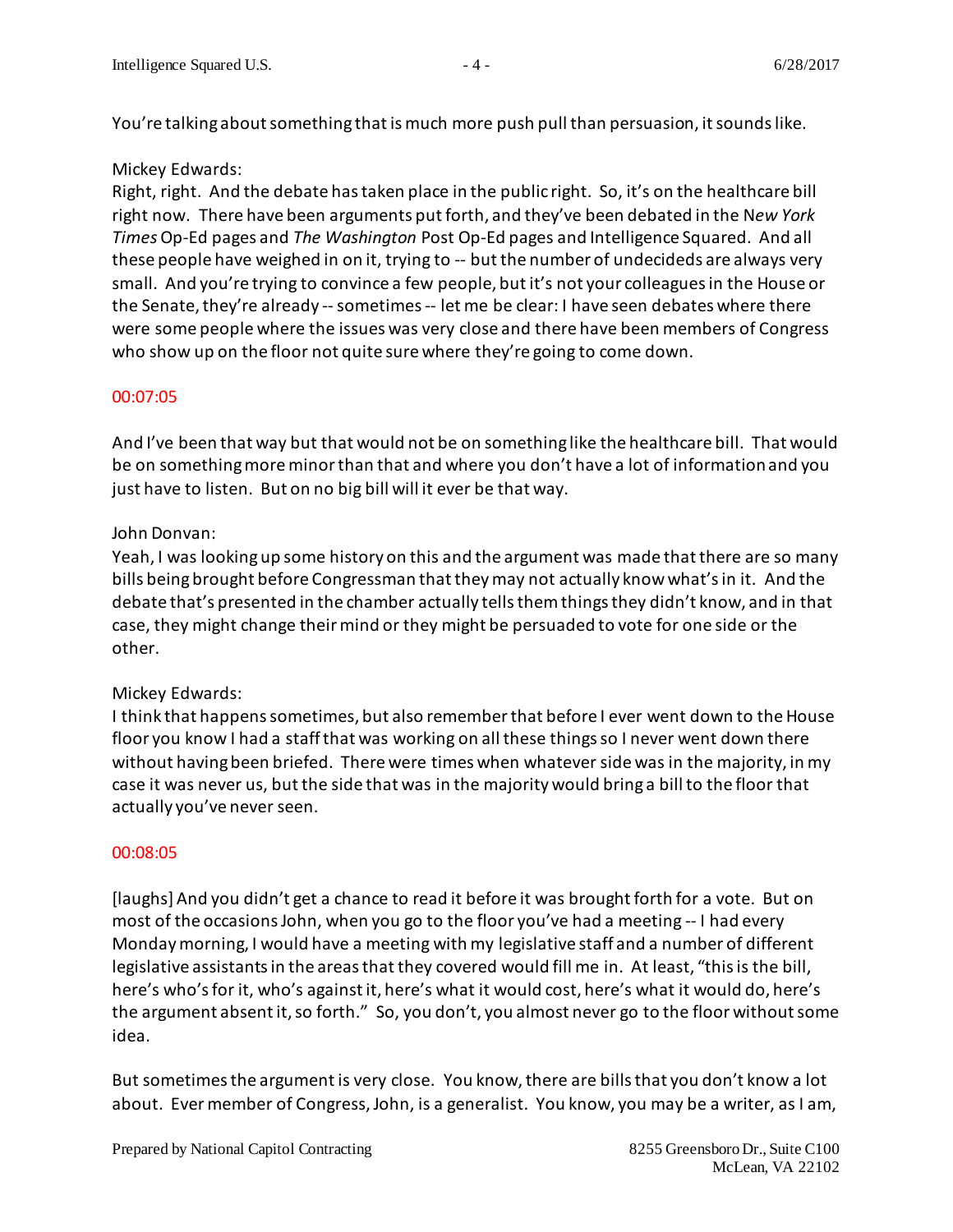you may be a physician, you may be an electrician, but you're something, and there's whole rages of issues you don't know much about. And so, sometimes, you know, let's say it's a high tech kind of issue, internet kind of issue, you may show up not really understanding it very well, and then the debate might actually make a difference, but not ordinarily.

#### 00:09:11

#### John Donvan:

It's a little bit heartbreaking because we all, us civilians want it to kind of be the, you know, Mr. Smith goes to Washington scenes where truth is unfolding and persuasion and argument is proving really powerful in real time in that chamber where senators are bending over their seats, so it's not -- [laughs].

### Mickey Edwards:

You know, John, that's a great example because, actually, if you remember Mr. Smith goes to Washington, as you obviously do, what happened is when the Jimmy Stewart character, Mr. Smith, gives his filibuster and he goes on and on, that is informing not the people in the Senate chamber, you know, but the people out there who are hearing it on the radio and reading about it. And then, they start writing to their senators and that's how it did.

### 00:10:02

It wasn't that there are a lot of senators sitting there and saying, "Oh my, we've been wrong all this time," [laughs] it's more that he's able to raise the specter here, and if you're a senator you look and say how am I going to be able to justify voting for this, so you know.

# John Donvan:

And I think a lot of our listeners know this, but probably some may not. When you see C-Span and you see a representative, you know, at the podium making a speech, making a grand speech, that often it's to a nearly empty hall, with maybe a few pages around. Have you -- have you been in that situation?

#### Mickey Edwards:

Well, sure, but actually what has happened, you know at a time when Newt Gingrich was in the minority, and a small minority, and he was, you know, he's kind of a bomb thrower and he started using this period of time at the end of the legislative day, what we called special orders, to just hold forth.

#### 00:11:03

Because you could do that and nobody else is there, you're just, you know, maybe a few friends, and you're just speaking to an empty chamber. And Tipp O'Neill seeing that he was using that for political purposes ordered the camerasto start panning the entire chamber so that the people back home could see that it was empty. However, you know, it's also true that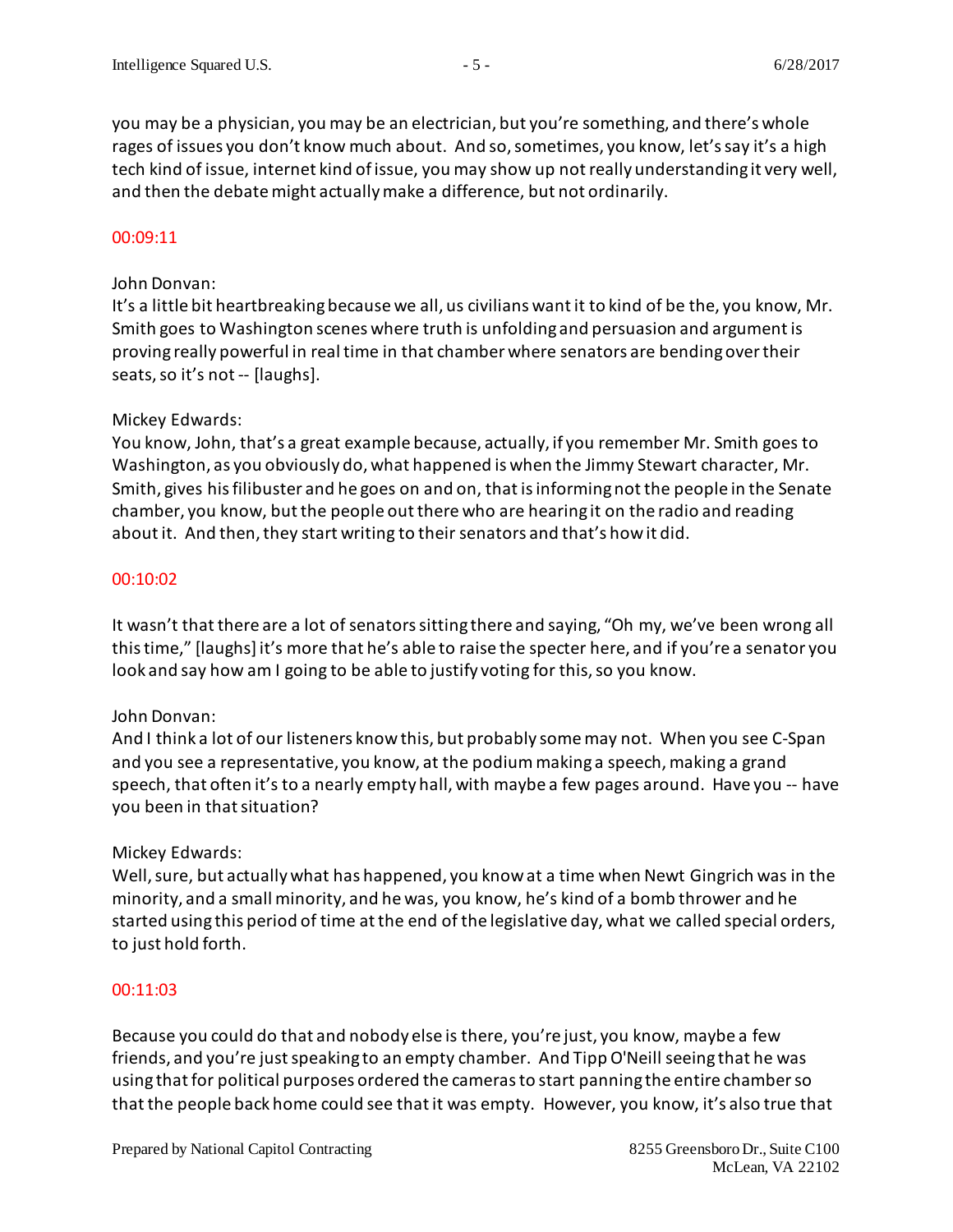a lot of the time, in the House and the Senate where those debates are going on and you're watching it, there's not anybody there. You know, what they're doing is laying out for the public and for the record, you know, their argument.

### John Donvan:

So, when we come back to the numbers that prompted this conversation, The Times and Washington Post reporting that the Obamacare debate, they say, took place over 25 days and the Republican Senate healthcare bill debate was scheduled to get only 20 hours, we're talking about really 25 days of what? Of hearings, of open discussion, if it's not strictly speaking debate.

### 00:12:03

# Mickey Edwards:

No, that's the amount of time that lapse between the time of Senate and you actually have a bill and it came up. The part, the reason for that was in that case it was the Democrats that were doing it and a part of the reason was the Democrats were split. It really took Obama and his leaders in Congress a while to get to the point where they had enough votes to pass it. Because there were people in his party who weren't ready to go along. So, it took a while to craft it.

Now, I must say, that I think that process is a much better process, to let it drag out. One of the things that bothers me a lot,John, is the impatience that a lot of people in the, not only in the public generally, but, you know, in the media, and other -- you know, I used to joke about this in speeches, I'd say, "Oh, well, you know, we're trying to build up the greatest military in the history of the world in order to defend us against you know the Soviet Empire with all of its weapons and all that."

# 00:13:11

And the press is saying, "Oh it's been four days and they haven't solved it yet, it's." So, I think a long, prolonged process of deliberation, of compromise, of -- you know, is a good thing. Rushing something through is bad, and so, and it should be as open as possible. The public should see what's going on.

So, even though I am very well aware that the Democrats used to this to the Republicans, so there's complaints about it, tumorous complaints about it really sound a little hollow to me, because they used to do it to us all the time. But the fact of the matter is both sides are wrong and right now, the debate should be opened, the hearingsshould be opened, this all should be in the public. Now, sometimes when you try to reach your compromises you have to do that behind closed doors because otherwise people are watching to see, oh are you selling out, you know, and it makes it very hard to reach compromise you know when everything is out in the open.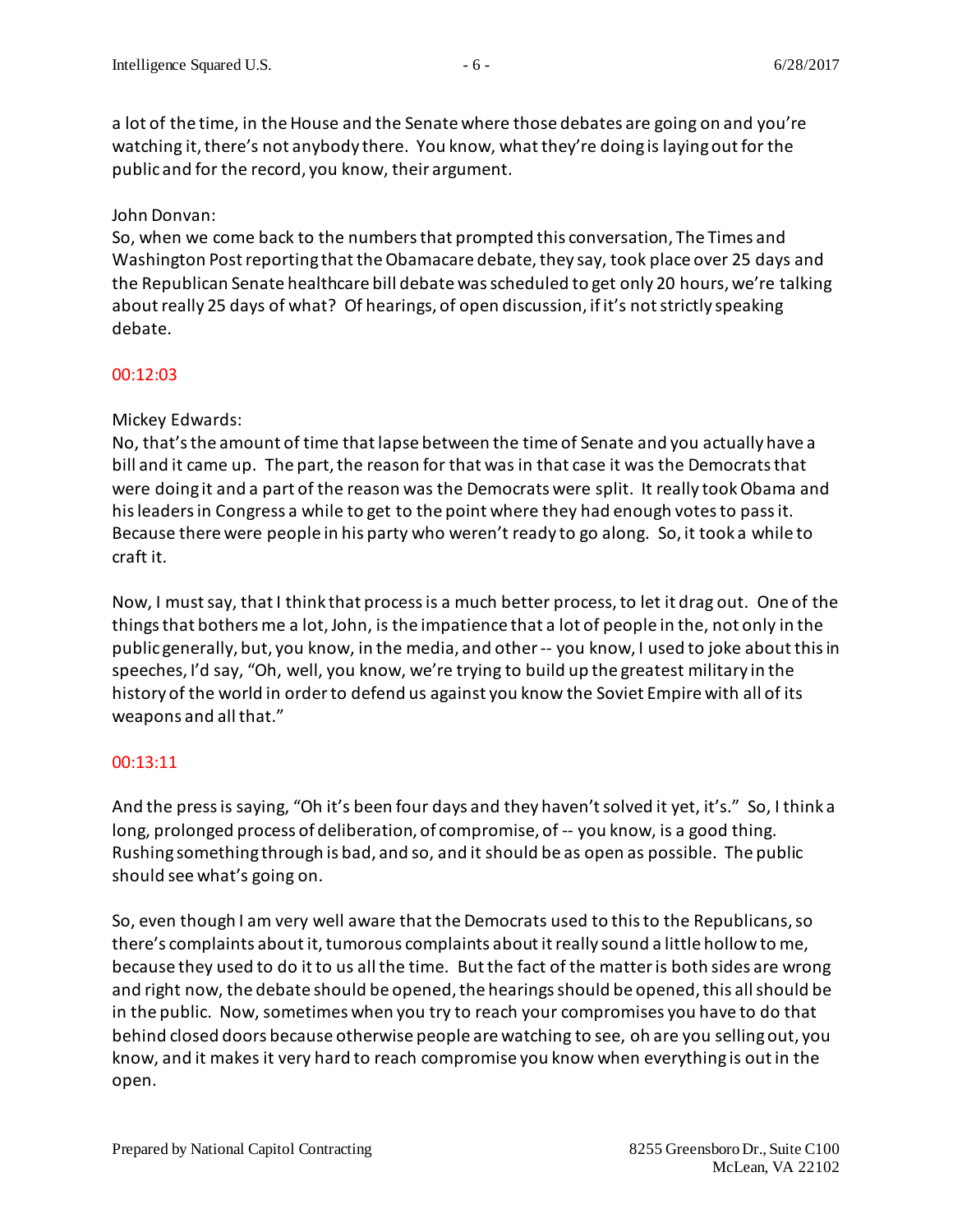### 00:14:13

But there ought to be a lot more in the open than there is here. Doing this all behind closed doors is too much.

John Donvan:

And so, Mickey, you're saying the Democrats played some of the same game back in your period --

Mickey Edwards: Oh, absolutely.

#### John Donvan:

-- Which was the '70s through the early '90s? But in some sense, I also think you feel it was a better time for the process back then.

### Mickey Edwards:

Look, it was. So, yes, Democrats did it too. The example that I have mentioned is before, when I was on the House Budget Committee, and we were talking about supposedly debating deliberating over the Federal Budget. At one point, the Democrats said, "Okay, we're going to have a recess." And all the Democrats went off separately for a long time, and then they came back -- they were off in a separate room and came back later after quite a bit of time had passed, and said, "Okay we've worked it out, here's what we're doing, here's the budget, and let's have the vote," and they did it, they forced it through.

# 00:15:14

So, that has happened, both sides have done it. Butthe thing that I have looked back as at as a golden age, is when Tipp O'Neill was the Speaker of the House and, you know, he's a liberal Democrat and I'm a Republican and we didn't agree on very much. But during the time of the debates over what to do about Central America, the Reagan administration was very strongly supporting the rebels who were fighting against the government in Nicaragua which was close to the Soviets, we had in the House the Boland Amendment, Eddie Boland from Massachusetts and the Boland Amendment cut off all U.S. support for the Contras, who were the rebels fighting against the Nicaraguan government. Well, I happened to support the position of the Reagan administration, and I offered my own amendment that would sort of counter that and it would go back and provide money to the Contras.

#### 00:16:07

And all of the Democrats were opposed to it, the Democratic leadership opposed, the speaker strongly opposed, but, John, he allowed me to offer the amendment anyway. And we had a full discussion on the floor, we had quite a lot of time. The speaker, O'Neill, spoke forcefully against my amendment. Most of the Democratic leadership spoke forcefully against my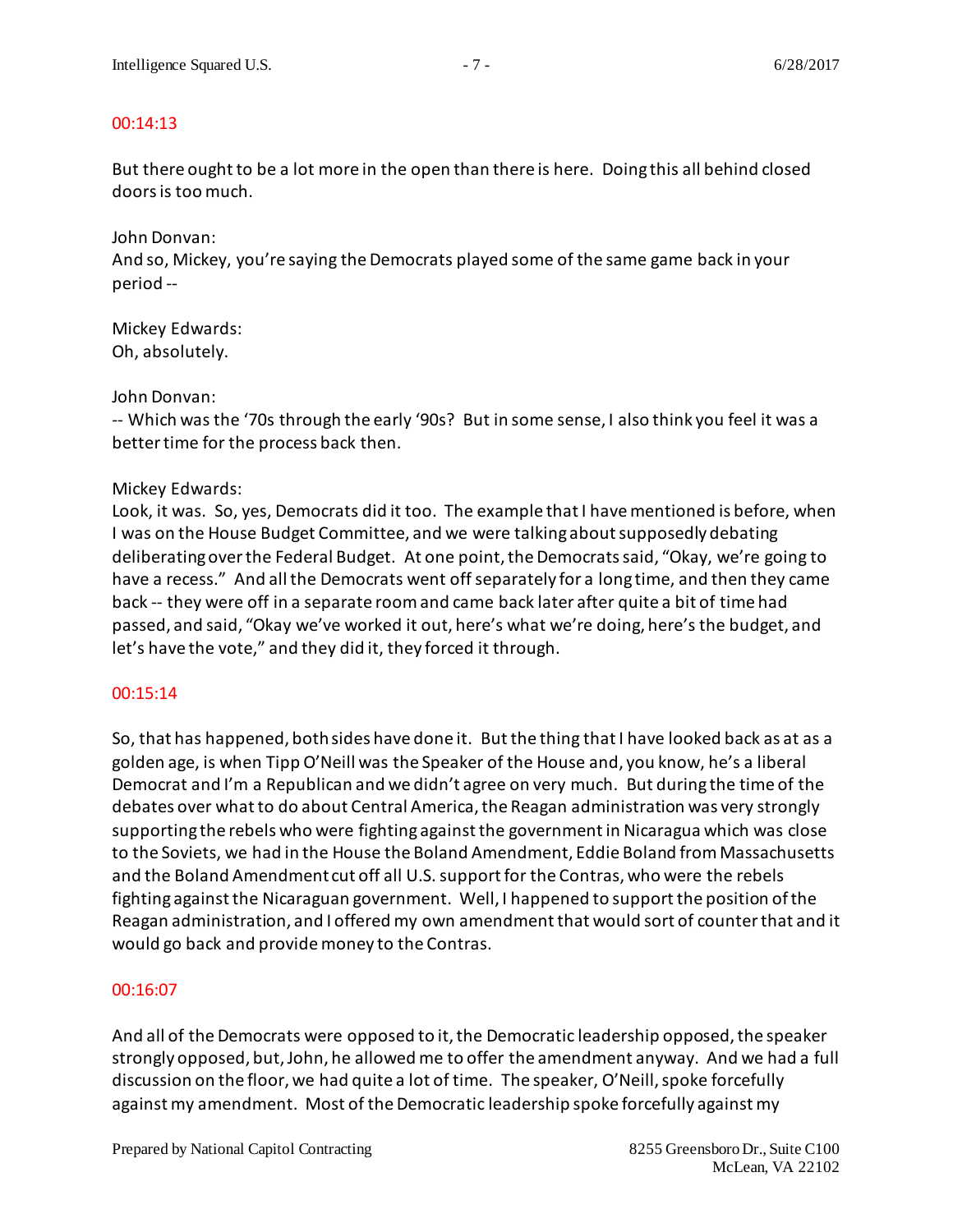amendment, but, in fact, I got three of the principal Democratsto actually speak in favor of my amendment and I won. I beat the speaker.

### John Donvan:

Now, did you persuade them in that moment or was that something that was?

# Mickey Edwards:

No, it had been a process of sitting down talking to them saying, "Look here's how your constituents are affected, here's how your constituentsfeel. Here is what the affect is on our national security, because the Nicaraguan government, you know, has close ties with the Soviet et cetera."

# 00:17:03

You know, I made my case and talked to them over time. And it was what I said, my friends said, and also their constituents cause them to say, "Okay we'll support the Edward's Amendment against our own leadership," and I won. Now,that is something that could not happen today.

John Donvan: How come?

# Mickey Edwards:

Well, two things. First of all, we have become so partisan. Polarization is not a problem, that's part of democracy, but partisanship, you stick with your team, has gotten so bad that I could not imagine three Democratic chairman standing up and speaking against and voting against their own party leadership. I just cannotimagine it. But it would be a moot point because I can't see the Speaker of the House, in this case Paul Ryan, ever allowing something to come to the floor that, you know, he is strongly opposed to. So, you know,the Democrats say, "We want to bring something to the floor that's going to completely undo a major Republican policy," you know there's no way Paul Ryan or Mitch McConnell is going to let that happen.

# 00:18:09

So, one thing about Tipp O'Neill, he was a liberal, a liberal Democrat, I didn't agree with him on much, but he believed in the institution, he believed in the democratic process, he believed in deliberation and most members of Congress did then. That's gotten lost now as we're all sworn, you know -- I remember Mitch McConnellsaying, as soon as Obama was elected, "My job is basically to make him a one term president." The Republicans are now seeing that the Democrats are going to oppose whatever Paul Ryan and the Republicans propose.

This is where we got and the golden age kind of fell through when Tipp O'Neill retired, Jim Wright became speaker and he started imposing closed rules and wouldn't let people, I could never could offer my amendmentthen. We wouldn't allow Republicans to offer amendments.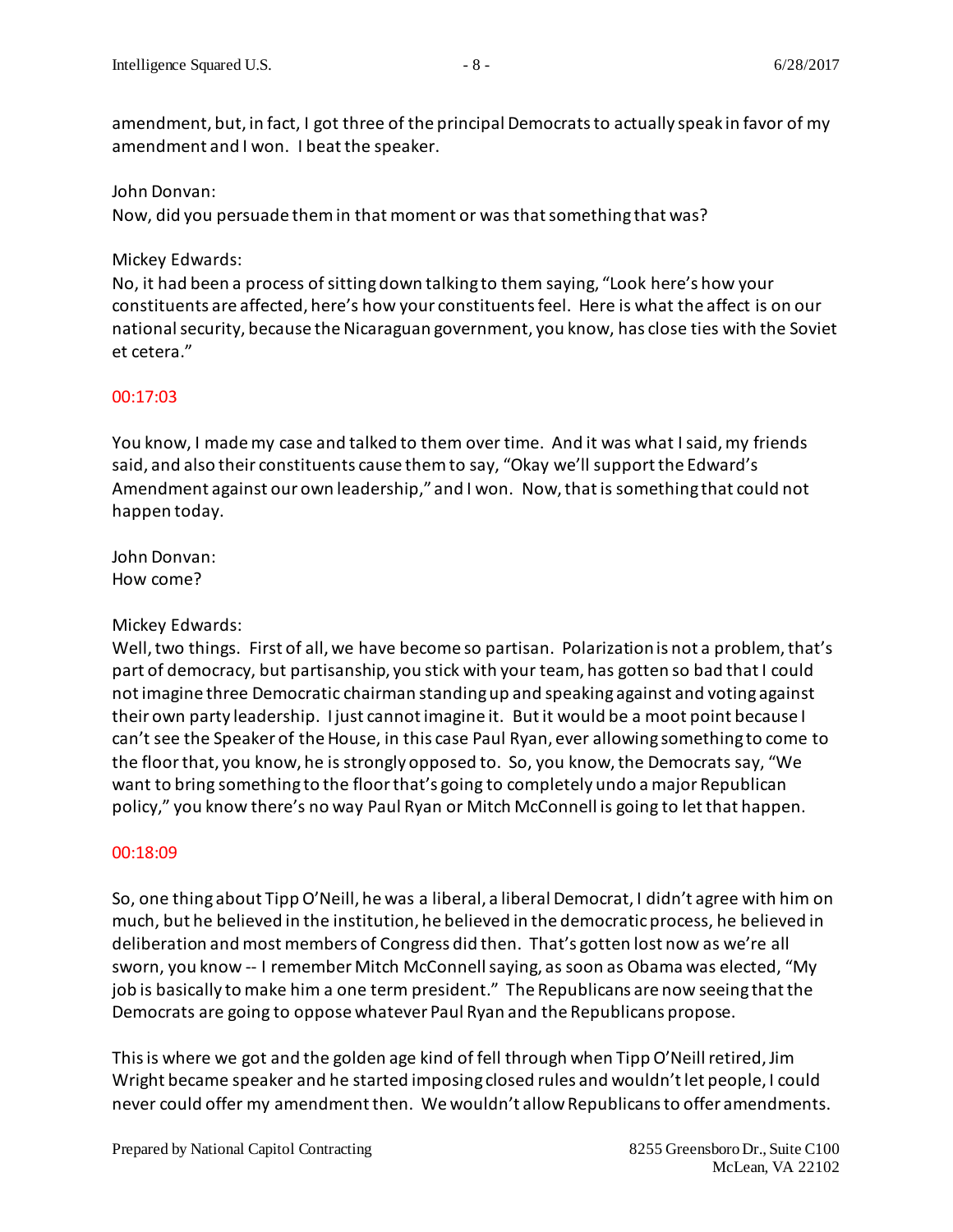#### 00:19:04

Then it came to Newt Gingrich who was even more partisan and it began to unravel at that point. But there was a time, and I lived through it, when Republicans and Democrats could both be full participants in the debate, the majority would allowthe minority to have itssay, and that's really the way Congress ought to operate and it doesn't really operate that way anymore.

### John Donvan:

Mickey, when you debated with us a little while back, you were arguing for the motion, the GOP motion The GOP Must Seize the Center or Die.

Mickey Edwards: Yes.

### John Donvan:

And I want to play a little bit of something that you said then. Let's take a listen to this.

[clip playing]

# Mickey Edwards:

I would not suggest that moving to the center means finding some precise magical spot on the 50 yard line of public opinion but engaging in a rational politics that is within the range of reasonable and thoughtful discourse. A politics that stands for principal and Ralph and Laura do, but also stands for the principal that self-government, government of the people works, and that in a nation of 300 million people that means not just drawing a line in the sand, but fighting for what you believe, make your case, argue for it, get as much as you can, and then find the common ground so that we can move together as one people, as one America.

# 00:20:23

John Donvan:

Mickey, that almost sounds -- could be taken to sound like you're saying that there's too much polarization but you've already said in this conversation that polarization is not actually the problem.

Mickey Edwards: Right.

John Donvan: So, what's so good about polarization, if anything?

Mickey Edwards: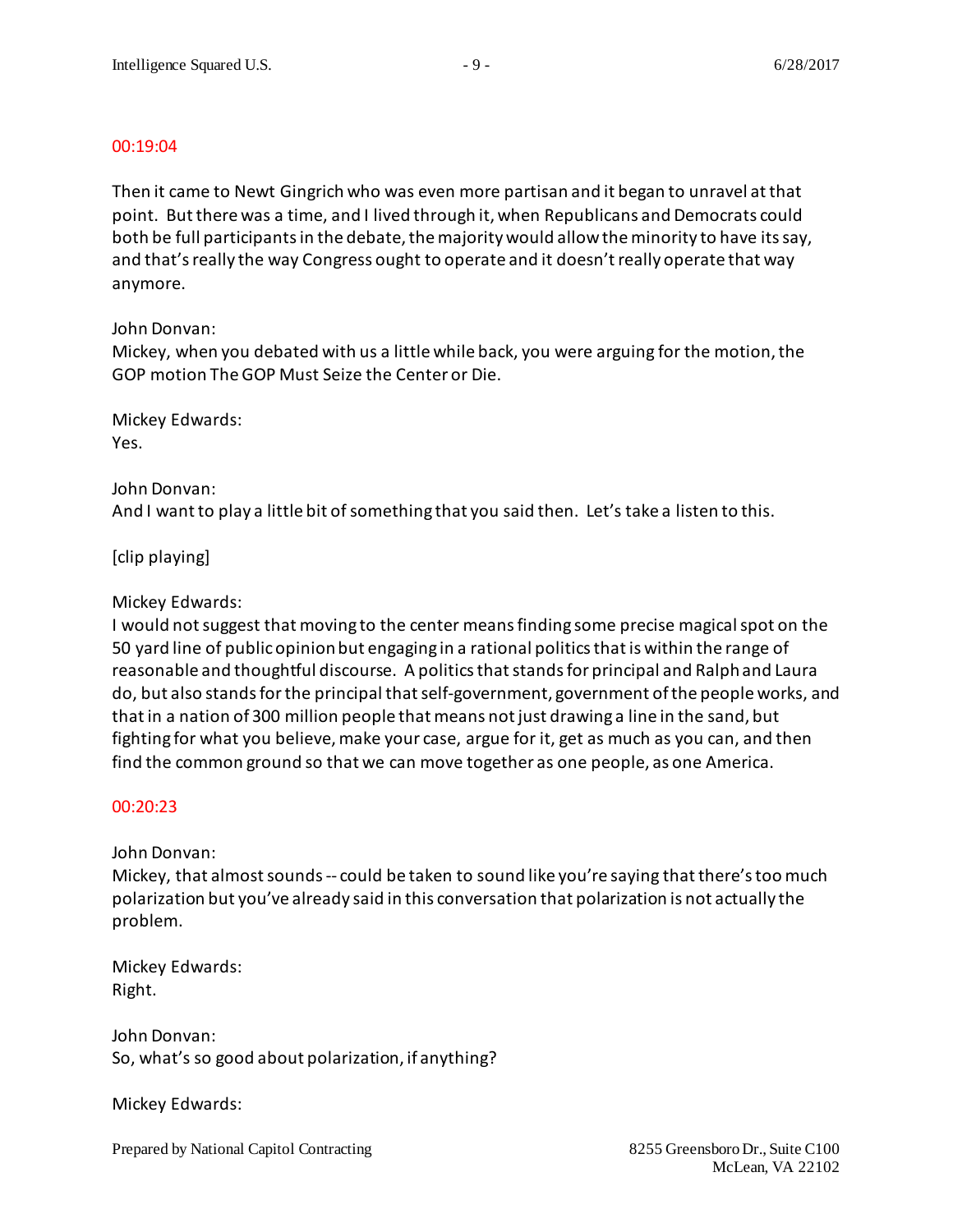[laughs] Well, there's 320 million of us and we come from all different places. We grow up in different circumstances, you know, economically, culturally, socially. We have people who believe very strongly and the progressive left ideas of government. People who believe very strongly in the traditional more limited form of government.

#### 00:21:01

I mean, in a democracy, you don't have somebody dictating what the results are going to be, you actually you know, fight it out. You know, so what I was saying -- by the way, [laughs] in my defense, I want to say this, the argument I made -- remember it was David Brooks and I were taking the side,GOP Must Seize the Center Or Die, while it was you guys who wrote the title of the thing.

John Donvan: [laughs] It's true.

#### Mickey Edwards:

Right, so our position was either it's okay for the GOP to stay very hard right Tea Party as they were at that time, or you know, or not. But I don't really believe, necessarily, in the center. And the reason is, we -- the Civil Rights movement did not come out of the center. You know, there are a lot of things the justice requires that won't happen. But what we should be doing is having these debates about the different positions that people take. I mean, we are a large and diverse country.

#### 00:22:01

But at the end of the process, find ways to come together, to find a compromise. Compromise is not a dirty word, compromise is an essential word in a big democracy. And that is where we should be able to say, "John, I understand your concerns, I could give a little here, but I need this." And you can say, "Well, okay if you can give that, that's okay, we do this incrementally." So, incrementally we make process. You know, you don't get everything you want, I don't lose everything was afraid of losing, and you're able to make sure the bridges get built and the military gets funded and the things that have to get done get done. And now, we can't do that because people get punished if they compromise. They get taken out in primaries if they show that they are willing to talk to people on the other side.

So, it's not a matter of the center it's a matter of the ability to come together at the end of the process and say, "Okay, where can we find enough common ground to move forward" and that is what partisanship presents.

#### 00:23:09

Polarization is great, you know fight it out. But at the end partisanship keeps you from being able to reach compromise. Really, what's happening is kind of discouraging, is that there's a lot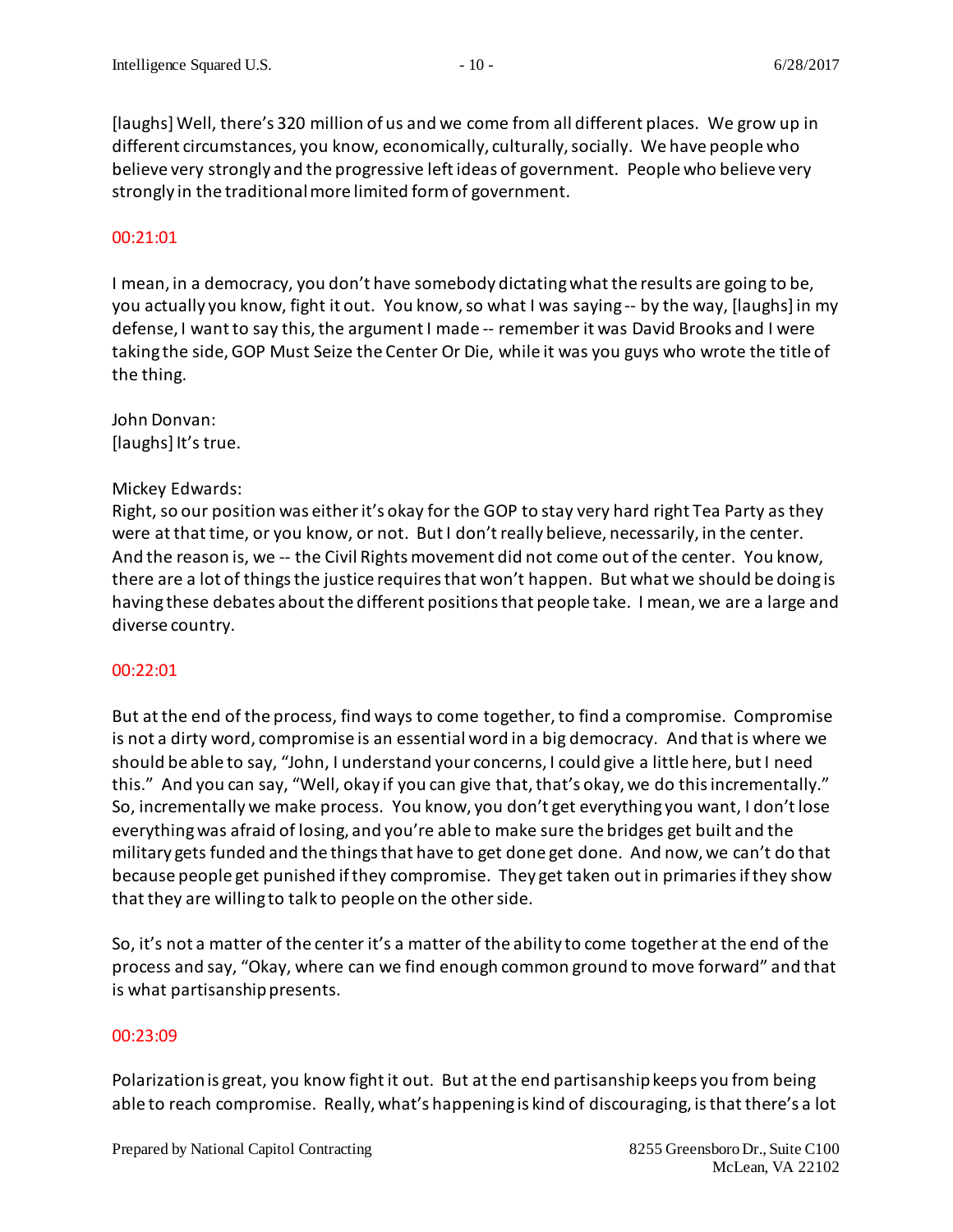of people in Congress now where it seems, it seems from the outside, that their party loyalty matters more than their loyalty to their obligations as members of Congress to serve the country, and that's a very disturbing thing.

John Donvan: Last question, do you see any way out of this?

#### Mickey Edwards:

You know, I have a lot of people John who will say to me, you know, "Number one, it's very dismaying and I think I don't see any hope, I don't see any hope for the future." And usually what they will say is, "We've got these people up there, they're not willing to work together." I run a political fellowship program for the Aspen Institute and the people who have come through my program, Republicans and Democrats alike.

#### 00:24:09

People like Tom Perez who's now the Democratic national chairman, Mike Steele who was the Republican chairman, Eric Garcetti who'sthe mayor of Los Angeles, Pete Buttigieg from South Bend, Jason Kander from Missouri. People on the Republican side like Neal Love from Utah and -- you know, we've just got Doug Ducey the governor of Arizona, we've got a lot of really, really good people coming up.

So, if you look past the people who are now the members of Congress,for the most part, and you look to the people who are out there as our mayors and as our state legislators and as our state attorney generals and people who are coming up in the process, there are a lot of very bright, younger, political leaders who -- I've got over 300 of them in my program, who are coming together in a bipartisan way and trying to restore civility and bipartisanship to government.

# 00:25:11

And so, I look at that, I look at the future, and I say you know we've got hope. Now I personally, this is my own personal bias, I think until we change the political party system, you know it's my own thing, until we change that, it's going to be hard. But there's some good people coming up, John.

#### John Donvan:

Well, I hope we can get some of them on the Intelligence Squared stage at some point.

Mickey Edwards: Yeah, me too.

John Donvan: Mick Edwards, thanks so much, this has been fantastic.